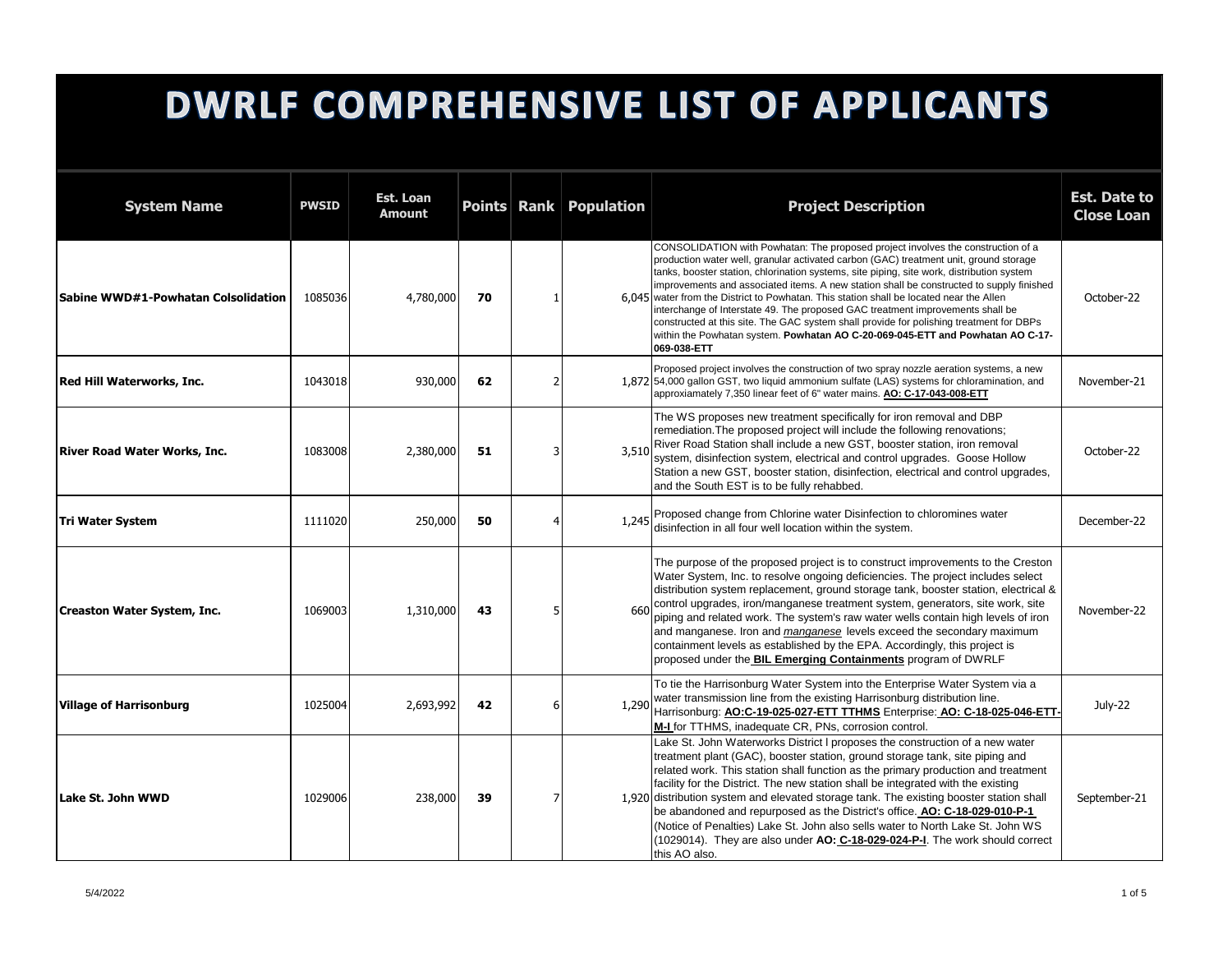| <b>System Name</b>                                         | <b>PWSID</b> | Est. Loan<br><b>Amount</b> |    |           | Points Rank Population | <b>Project Description</b>                                                                                                                                                                                                                                                                                                                                                                                                                                                                                                                                                                                                                                                                                                                                                                   | <b>Est. Date to</b><br><b>Close Loan</b> |
|------------------------------------------------------------|--------------|----------------------------|----|-----------|------------------------|----------------------------------------------------------------------------------------------------------------------------------------------------------------------------------------------------------------------------------------------------------------------------------------------------------------------------------------------------------------------------------------------------------------------------------------------------------------------------------------------------------------------------------------------------------------------------------------------------------------------------------------------------------------------------------------------------------------------------------------------------------------------------------------------|------------------------------------------|
| <b>City of Lake Charles</b>                                | 1127017      | 20,000,000                 | 38 | 8         |                        | Proposed project involves the construction of a new ground storage tank at the Hanna's<br>1,595 Mill Facility of the Tannehill Water System, Inc. The existing GST is undersized and<br>doesn't meet the current demand of the system.                                                                                                                                                                                                                                                                                                                                                                                                                                                                                                                                                       | January-22                               |
| <b>City of Winnfield</b>                                   | 1127012      | 1,850,000                  | 36 | 9         |                        | Consolidation of HWY 84 West into the of City of Winnfield's water system.<br>Construction will consist of: installation of various distribution piping, valving, and<br>metering improvements to connect the existing distribution systems. Also included<br>5,000 in the project is the construction of an in-line booster station, chloramination<br>system, site piping and sity work. HWY 84: AO: C-14127-033-S1-DDBP-M-I for<br>TTHMS, Cross Connection, Pressure Tank Discharge piping corroded, lockable<br>ladder quard not provided.                                                                                                                                                                                                                                               | September-22                             |
| Tannehill Water System, Inc. (Loan 2)                      | 1073060      | 1,355,000                  | 36 | 10        | 4,800                  | The proposed project is to construct two new GAC treatment plants one at the<br>Tannehill site and the other at the Hanna's Mill site and associated items. The<br>project also provides for a new booster station enclosures and electrical at both<br>stations. A new ground storage tank is also proposed at the Tannehill Station.                                                                                                                                                                                                                                                                                                                                                                                                                                                       | January-22                               |
| L and R Utilities: Country Estates Water<br>System (North) | 1073011      | 2,000,000                  | 35 | 11        |                        | The proposed project consist of constructing a new ground storage tank, booster<br>station, chlorination equipment and enclosure, granular activated carbon (GAC)<br>1.073 treatment plant, and a new production water well and associated items at the<br>North site. Ouachita Parish is co-funding project with \$500,000. AO: C-17-073-<br>016-ETT                                                                                                                                                                                                                                                                                                                                                                                                                                        | October-22                               |
| Town of Lutcher Loan 3                                     | 1093003      | 861,750                    | 33 | 12        |                        | The proposed project consist of water plant upgrades, including lauderer<br>3,559 replacement, miscellaneous waterline replacement (8"), installing inserta valves,<br>meter procurement, raw water intake pumps, and new 8" waterline (Labre).                                                                                                                                                                                                                                                                                                                                                                                                                                                                                                                                              | August-22                                |
| Jefferson Parish (Loan 2)                                  | 1051001      | 30,000,000                 | 33 | 13        |                        | Rehabilitate the raw water intake pump station. Construct a new 40MGD<br>treatment facility including; flow split/flash mixing, floccluation/sedimentation,<br>432,552 filtration, chemical storage/feed facilities, clearwell and high service pump, solid<br>handiling. Construct a new 10,000 sqft chemistry laboratory, and rehabilitate plant<br>3 to a facility capable of treating 62MGD.                                                                                                                                                                                                                                                                                                                                                                                             | June-22                                  |
| City of Scott (Loan 2)                                     | 1055026      | 6,400,000                  | 30 | 14        | 3,131                  | This project will consist of upgrading and improving the City of Scott Water<br>System. This will be accomplished by purchasing property, constructing a water<br>well (to produce approx 40% of the water it now puchases from LUS nad provide<br>for source redundancy), constructing a water treatment facility to treat water<br>produced from the new water well, constructing an onsite ground storage tank (to<br>provide up to 2 days of potable water storage) with transmission pumps, installing<br>water mains to tie into the existing City water system, installing larger water mains<br>in existing areas of the City water system to eliminate low pressure areas,<br>installing SCADA programming and controls for the system, and installing<br>associated appurtenances. | December-21                              |
| City of Natchitoches (Loan 4)                              | 1069007      | 2,110,000                  | 28 | 15        | 17,831                 | Phase I of the project shall provide the complete replacement of several sections<br>of the water distribution system within the City of Natchitoches that have recorded<br>many leaks and complaints of pressure loss. The project shall include mains,<br>meters, valves, hydrants, erosion control and related work.                                                                                                                                                                                                                                                                                                                                                                                                                                                                      | April-22                                 |
| lTown of Hornbeck                                          | 1115016      | 1,500,000                  | 27 | <b>16</b> | 1,762                  | The proposed project consist of a new water treatment plant and water main<br>extensions.                                                                                                                                                                                                                                                                                                                                                                                                                                                                                                                                                                                                                                                                                                    | June-22                                  |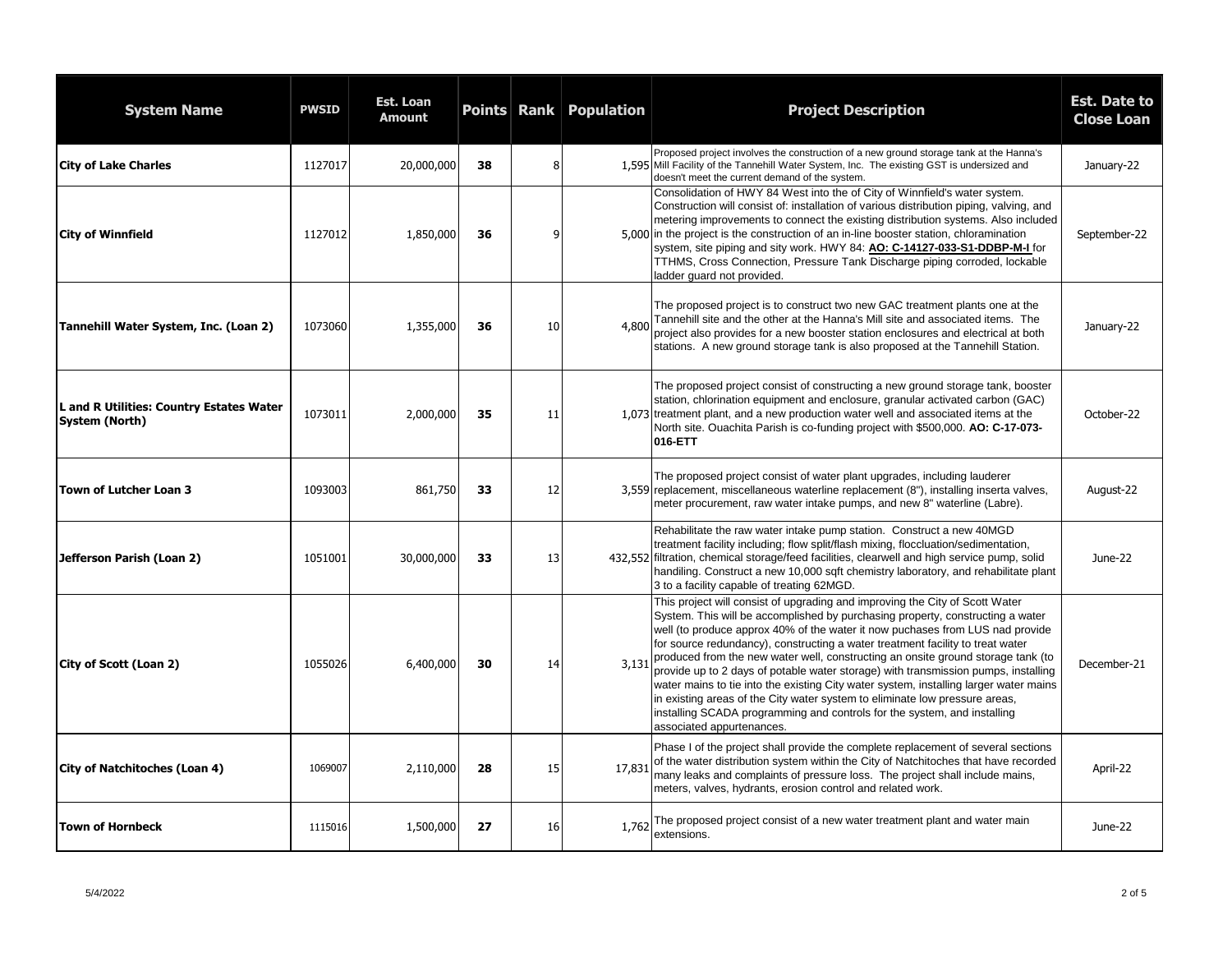| <b>System Name</b>                            | <b>PWSID</b> | Est. Loan<br><b>Amount</b> |    |    | <b>Points Rank Population</b> | <b>Project Description</b>                                                                                                                                                                                                                                                                                                                                                                                                                                                                                                                                                                                                                                                                                                                                                       | Est. Date to<br><b>Close Loan</b> |
|-----------------------------------------------|--------------|----------------------------|----|----|-------------------------------|----------------------------------------------------------------------------------------------------------------------------------------------------------------------------------------------------------------------------------------------------------------------------------------------------------------------------------------------------------------------------------------------------------------------------------------------------------------------------------------------------------------------------------------------------------------------------------------------------------------------------------------------------------------------------------------------------------------------------------------------------------------------------------|-----------------------------------|
| <b>City of Grambling Water System</b>         | 1061006      | 2,200,000                  | 26 | 17 | 5,000                         | Proposed project involves renovation of the City's distribution system. The project<br>shall install various distribution piping, valving, and metering improvements to<br>eliminate excessive water losses. Currently the City has an excess water loss of<br>25%.                                                                                                                                                                                                                                                                                                                                                                                                                                                                                                              | June-22                           |
| L & R Utilities (Lincoln Subdivsion)          | 1073090      | 431,500                    | 25 | 18 | 965                           | All four systems consolidating together will then purchase water from Better<br>Waterworks PWS ID NO. LA1073003 (Pop Served 2160 Service Connections<br>720) Four WS to consolidate to Lincoln PWS ID NO. 1073090; Lincoln PWS ID<br>NO: LA1073090 (Private for Profit, Community GW System); Population Served<br>490 via 163 Service Connections (SDWIS States 150 via 50 SCs); Hidden WS<br>PWS ID No. LA1073061 (Private Not for Profit, Community GW System)<br>Population Served 390 via 130 SCs; Wildwood WS PWS ID No. LA1073110<br>(Private Not for Profit, Community GW System) Population Served 72 via 24<br>SCs; Pecan WS PWS ID No. LA1073063 (Private Not for Profit, Community GW<br>System) Population Served 50 via 17 SCs; Ouachita, OPH Region 8, District 4 | October-21                        |
| Walnut Bayou Water Association, Inc<br>Loan 2 | 1065004      | 1,000,000                  | 25 | 19 | 3,100                         | Proposed project involves the construction of new water main from the WS<br>existing elevated tank to the WS Office Booster Station site. USDA will pay the<br>remaining amount from existing USDA loan. This contract is a part of the original<br>interim finance project in Loan 1.                                                                                                                                                                                                                                                                                                                                                                                                                                                                                           | December-21                       |
| <b>Village of Simsboro</b>                    | 1061018      | 1,500,000                  | 24 | 20 |                               | The proposed project shall provide for a partial replacement of the Village's water mains,<br>valves, meter assemblies and associated items. The majority of the existing distribution<br>system is in excess of 50 years old. The DI mains have significant tuberculation causing<br>1,083 water quality and fire/peak demand issues. Also most of he WS's isolation valves are lost<br>or not operational.                                                                                                                                                                                                                                                                                                                                                                     | January-22                        |
| <b>Hebert Water System</b>                    | 1021006      | 2,600,000                  | 24 | 21 | 2,875                         | This project consists of the construction of an Office/Shop Building, Pumping<br>Plant Rehabilitation, 150K Gal EST, Paint Existing EST, Waterline Replacement<br>(10,000' of 10" dia, 13,515' of 8" dia, 6,990' of 6" dia., and 12,000' of 4" dia.) and<br>other related system improvements.                                                                                                                                                                                                                                                                                                                                                                                                                                                                                   | June-22                           |
| Southwest Ouachita Waterworks, Inc.           | 1073047      | 2,000,000                  | 24 | 22 |                               | 8.500 Purchase and installation of 3300 automatic read meters                                                                                                                                                                                                                                                                                                                                                                                                                                                                                                                                                                                                                                                                                                                    | February-22                       |
| <b>Town of Zwolle</b>                         | 1085032      | 680,000                    | 22 | 23 |                               | The general scope of the project includes the installation of a filtration system and<br>other treatment system improvements, along with associated piping to deliver<br>1.924 water to the filtration system, electric power and controls and miscellaneous other<br>items to complete the project. AO: C-16-085-035-ETT for DBP, (TTHM and<br>HAA5s).                                                                                                                                                                                                                                                                                                                                                                                                                          | May-22                            |
| <b>Frost Town Water System</b>                | 1073014      | 1,470,000                  | 20 | 24 |                               | The proposed project consist of constructing a new well, ground storage tank,<br>1,386 booster station, electrical controls, generator, site piping and miscellaneuos items<br>associated with the project.                                                                                                                                                                                                                                                                                                                                                                                                                                                                                                                                                                      | October-22                        |
| Town of Sunset (Loan 2)                       | 1097015      | 2,350,000                  | 20 | 25 | 3,080                         | The proposed project consists of one water treatment facility, with appurtenances,<br>and interconnected water lines to treat water from existing water wells.                                                                                                                                                                                                                                                                                                                                                                                                                                                                                                                                                                                                                   | June-21                           |
| Better Waterworks, Inc.                       | 1073003      | 1,210,000                  | 19 | 26 |                               | The proposed project shall provide for a 400,000 gallon GST, 40 HP booster station with<br>2.160 VFD and CMU building, 12" Magnetic Flow meter, emergency power system, and<br>associated minor grubbing and piping for this site.                                                                                                                                                                                                                                                                                                                                                                                                                                                                                                                                               | September-21                      |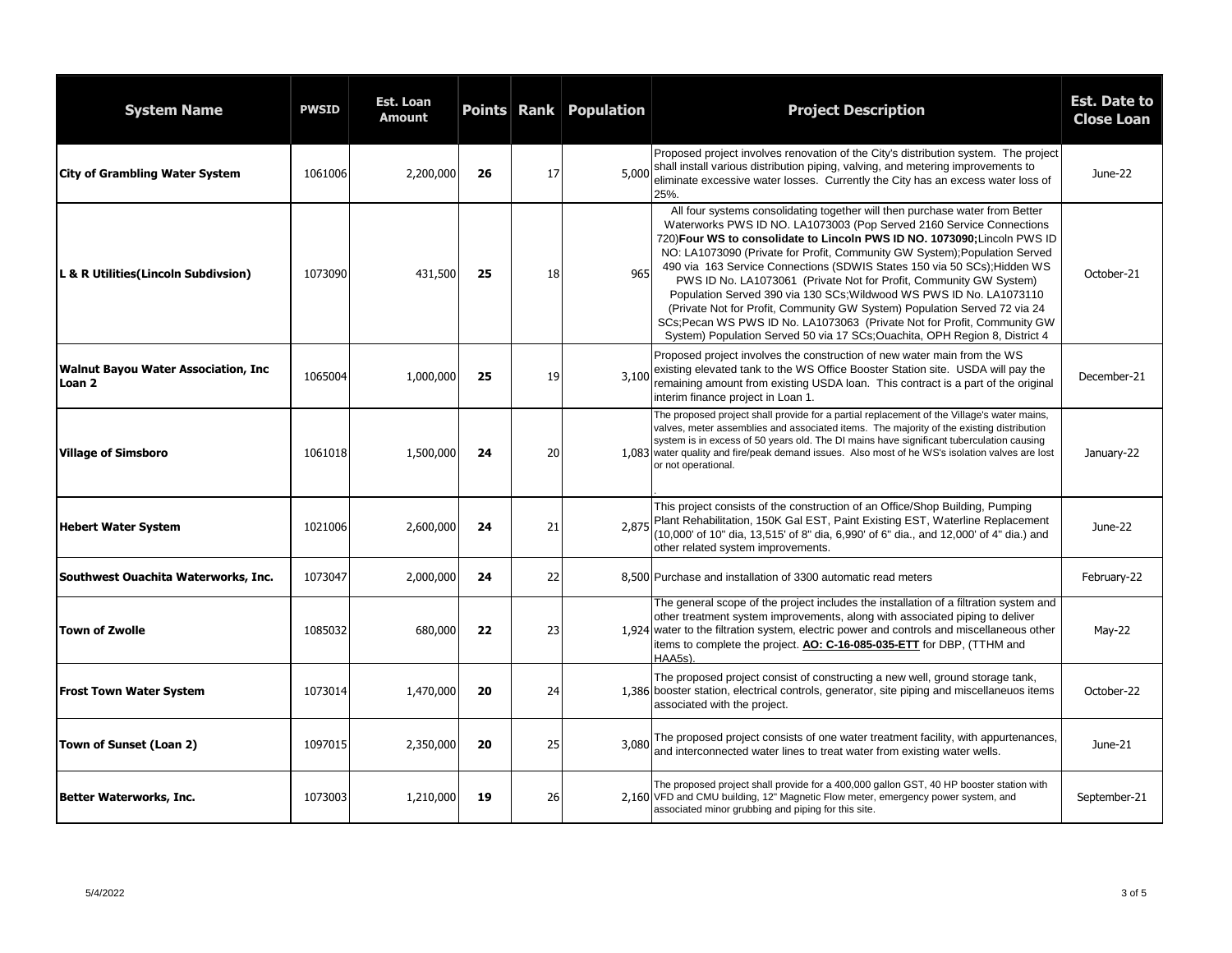| <b>System Name</b>                          | <b>PWSID</b> | <b>Est. Loan</b><br>Amount |                | Points Rank | <b>Population</b> | <b>Project Description</b>                                                                                                                                                                                                                                                                                                                                                                                 | <b>Est. Date to</b><br><b>Close Loan</b> |
|---------------------------------------------|--------------|----------------------------|----------------|-------------|-------------------|------------------------------------------------------------------------------------------------------------------------------------------------------------------------------------------------------------------------------------------------------------------------------------------------------------------------------------------------------------------------------------------------------------|------------------------------------------|
| Lafayette Parish WWD North (2nd Loan)       | 1055171      | 10,527,000                 | 18             | 27          |                   | The LPWDN has complied an extensive list of future projects. It is believed it will<br>take at least 10 years to complete all the projects. The projects include:<br>30,588 installation of electronic meters, new transmission line from Gloria Switch Rd to<br>Jolie Rd, a new waterline along East I-49 Service Rd, one along Hwy 1252, and<br>another on landry Rd from Tabb Rd to North Fieldspan Rd. | December-22                              |
| <b>Prairie Ronde Water System</b>           | 1097014      | 2,326,300                  | 17             | 28          | 6,700             | Consolidation Project. To consolidate the Grand Prairie Water System into<br>Prairie Ronde water System. Grand Prairie is under AO: C-18-097-037-ETT                                                                                                                                                                                                                                                       | $May-22$                                 |
| <b>Bayou Liberty Water Association</b>      | 1103005      | 1,500,000                  | 17             | 29          |                   | The proposed project will construct a new water well to replace Water Well No. 3<br>10,500 located at Camp Villere Road in Slidell. The existing well was construction in<br>1980's and is currently production sand.                                                                                                                                                                                      | September-21                             |
| <b>City of Natchitoches (Loan 5)</b>        | 1069007      | 17,200,000                 | 17             | 30          |                   | The project involves construction of a new 2 mgd water treatment plant (Plant 4)<br>and associated improvements are proposed at the water treatment plant complex.<br>17,831 The plant will include new filter bays, clarifiers, chemical equipment, pumps, new<br>decant clarifier, backwash lift station, sludge press, and site work and piping<br>improvements in conjunction with the new plant.      | October-21                               |
| <b>Village of Mt. Lebanon</b>               | 1013011      | 300,000                    | 16             | 31          |                   | The proposed project will drill a replacement water well. Well No. 1 is producing<br>sand and is not in operaton. The system is currently supplied by a single well with<br>190 no connections to other water systems.                                                                                                                                                                                     | April-22                                 |
| Savoy Swords Water System, Inc. (Loan<br>3) | 1097024      | 468,000                    | 16             | 32          |                   | Proposed project involves the construction of a new second water well at the Richard Well<br>8,306 Field, two standby generators at booster station sites, and upgrade computer and PLC<br>controllers for SCADA systems.                                                                                                                                                                                  | December-21                              |
| West Feliciana Parish WWD#13                | 1125010      | 4,240,000                  | 13             | 33          |                   | The proposed project consist of installing drive-by-meters throughout the parish to<br>10,946 reduce water loss and accurately measure usage. The WS will also upgrade<br>chemical feed equipment at each well site thoughout the parish.                                                                                                                                                                  | May-21                                   |
| <b>Village of Forest Hill</b>               | 1079009      | 930,000                    | 11             | 34          |                   | Proposed project involves the construction of a new 300 gpm water well located at<br>2,700 the Town Hall elevated tank site. The project shall include all electrical and<br>controls, piping and chlorination equipment.                                                                                                                                                                                  | April-22                                 |
| Desoto WWD#1-Loan 4                         | 1031030      | 6,140,000                  | 10             | 35          | 6,822             | To add an additonal 1.3 MGD MIEX system, increase treatment requirements to<br>accommodate 2.3 MGD capacity (Filtration & Sedimentation). Distribution system<br>improvements (GST, pumps, booster station) to have the capacity to tie into water<br>systems with an emergency connection.                                                                                                                | June-22                                  |
| <b>WWD#12 of Calcasieu (Ward 3)</b>         | 1019126      | 2,000,000                  | 8              | -36 I       | 2210              | The proposed project includes extending the distribution system along Ham Reid<br>Road, Lake Street, and Nelson Road to loop the system.                                                                                                                                                                                                                                                                   | March-22                                 |
| <b>City of Gonzales</b>                     | 1005030      | 2,400,000                  | $\overline{ }$ | 37          |                   | The proposed project consists of relocating existing 16" water main to newly<br>11,094 acquired right-of-way approximately 15 to 20 feet from current location to<br>accommodate new roadway widening project on Roddy Road.                                                                                                                                                                               | November-21                              |
| <b>Milton Water System</b>                  | 1055046      | 6,600,000                  | $\overline{ }$ | 38          | 11,123            | The proposed project consists of the construction of a new 1.8 MGD water<br>treatment plant and administrative office building for Milton Water System. Upon<br>completion of the WTP Milton WS will merge with Milton Purchase WS as one<br>water system. The new WTP will include three 1,000 GPM wells, six filters, two                                                                                | December-22                              |
| Hilly-Greenwood Water System, Inc.          | 1061027      | 1,050,000                  | 5              | 39          | 1,380             | The proposed project consist of the construction of a new water well and ancillary<br>improvements associated with new water well are proposed as well.                                                                                                                                                                                                                                                    | June-22                                  |